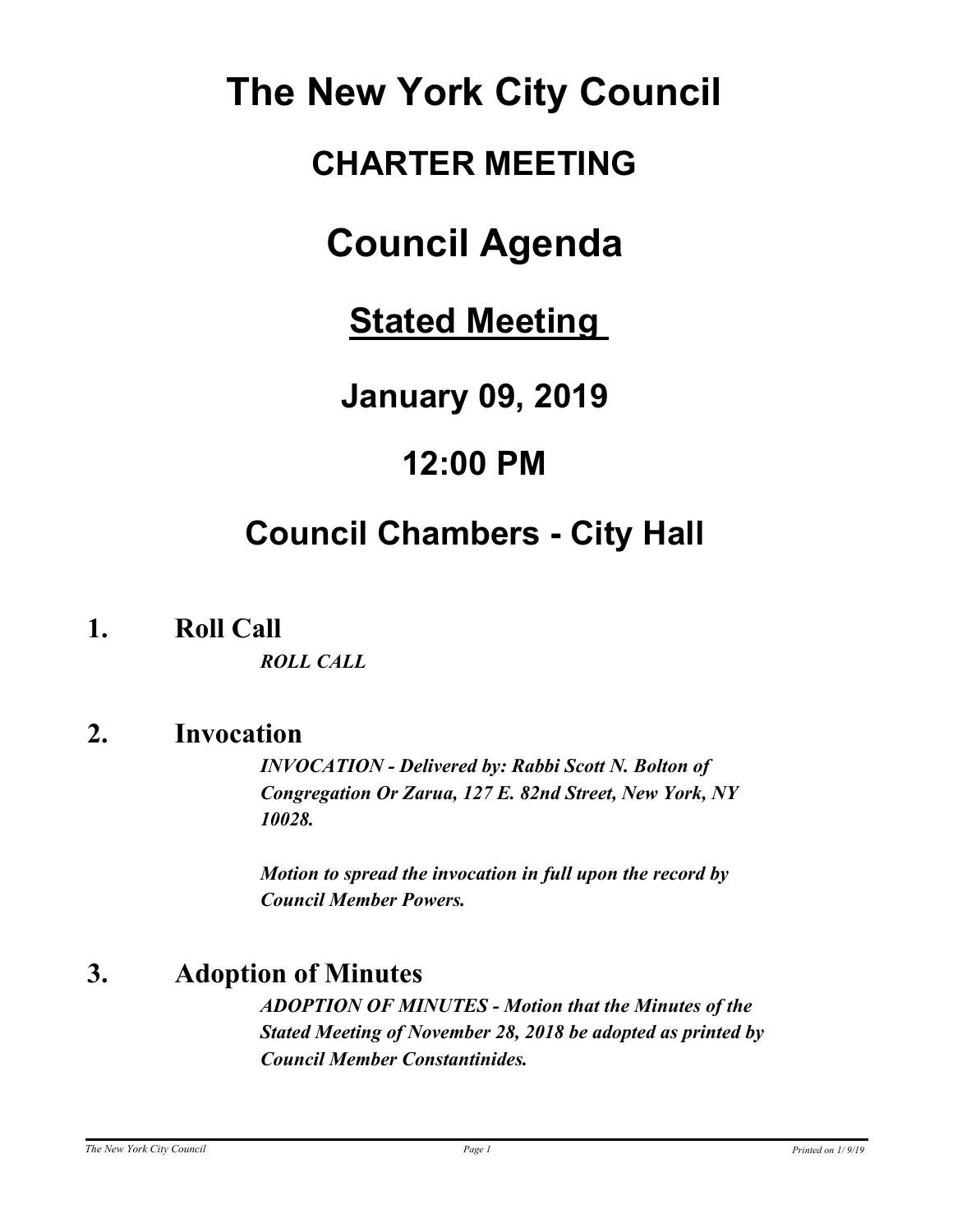# **4. Messages & Papers from the Mayor** *MESSAGES & PAPERS FROM THE MAYOR - None*

#### **Communications from City, County & Borough Offices 5.**

*COMMUNICATIONS FROM CITY, COUNTY & BOROUGH OFFICES - None*

## **6. Petitions and Communications** *PETITIONS AND COMMUNICATIONS - None*

# **7. Land Use Call-Ups**

*LAND USE CALL-UPS*

#### **M 0124-2019 Planning, Belmont Cove Rezoning, Bronx (C190049ZMX, N190050ZRX and C190051PPX)**

By the Chair of the Land Use Committee (Council Member Salamanca):

Pursuant to Rule 11.20(b) of the Council Rules and Section 197-d(b)(3) of the New York City Charter, the Council hereby resolves that the actions of the City Planning Commission on Application No. C 190051 PPX (Belmont Cove Rezoning) shall be subject to Council review. This application is related to Application Nos. C 190049 ZMX and N 190050 ZRX. *Coupled on Call-Up Vote*

#### **M 0125-2019 Zoning, 59 Greenwich, Manhattan (C 190070 ZSM)**

By the Speaker (Council Member Johnson): Pursuant to Rule 11.20b of the Council and Section 197-d(b) (3) of the New York City Charter, the Council resolves that the action of the City Planning Commission on Uniform Land Use Review Procedure Application No. C 190070 ZSM (59 Greenwich) shall be subject to review by the Council.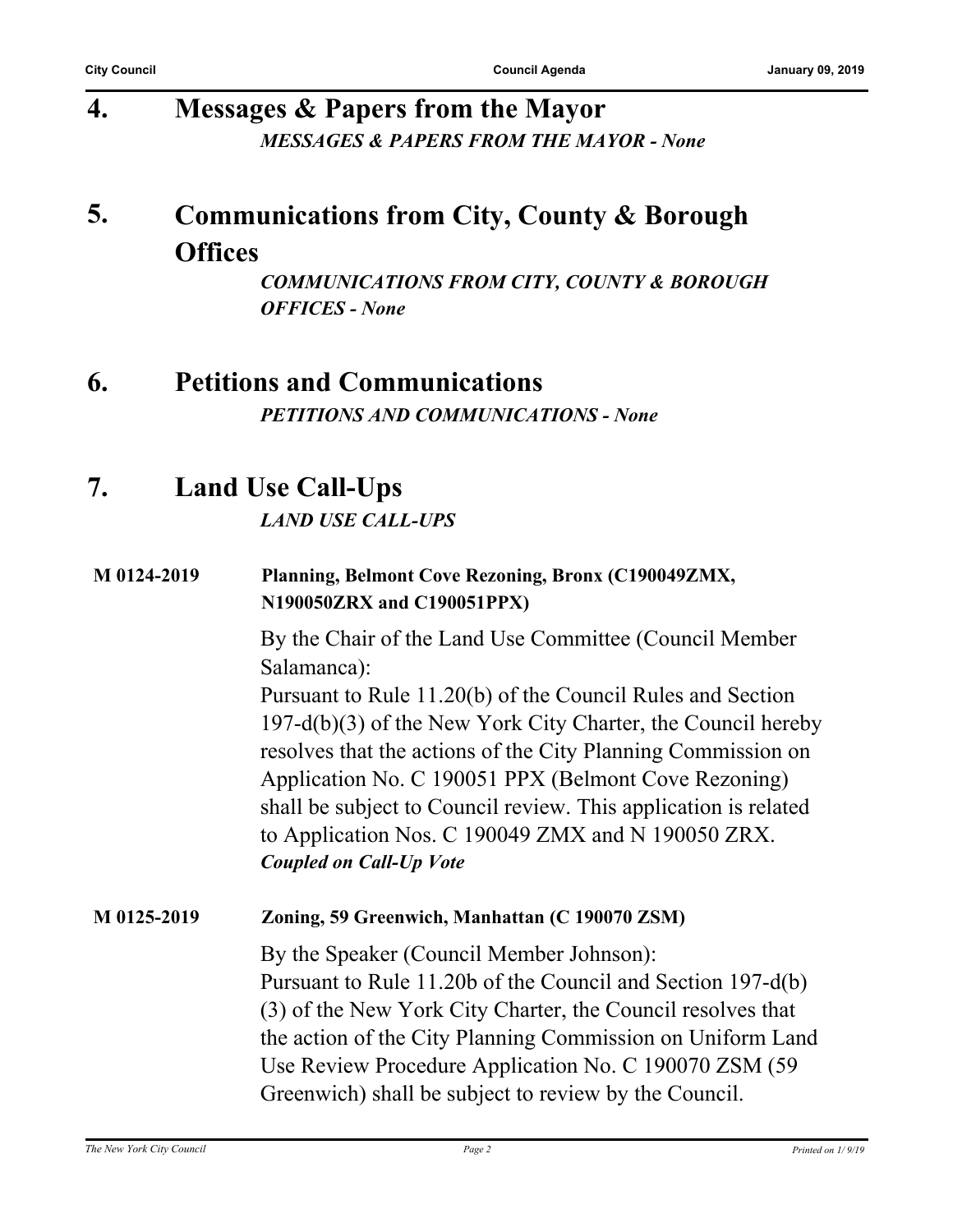#### *Coupled on Call-Up Vote*

**M 0126-2019 Zoning, 51-53 White Street, Manhattan (C 180439 ZSM)** By Council Member Chin: Pursuant to Rule 11.20(b) of the Council Rules and Section 197-d(b)(3) of the New York City Charter, the Council hereby resolves that the actions of the City Planning Commission on Uniform Land Use Review Procedure Application No. C 180439 ZSM (51-53 White Street) shall be subject to Council review. *Coupled on Call-Up Vote*

## **8. Communication from the Speaker** *COMMUNICATION FROM THE SPEAKER*

**9. Discussion of General Orders** *DISCUSSION OF GENERAL ORDERS*

#### **10. Reports of Special Committees** *REPORTS OF SPECIAL COMMITTEES - None*

### **11. Reports of Standing Committees** *REPORTS OF STANDING COMMITTEES*

#### **Report of the Committee on Education** *REPORT OF THE COMMITTEE ON EDUCATION*

**Int 0089-2018-C Requiring the DOE to report the duration of school bus routes.** A Local Law to amend the administrative code of the city of New York, in relation to requiring the department of education to report the duration of school bus routes *Amended and Coupled on GO*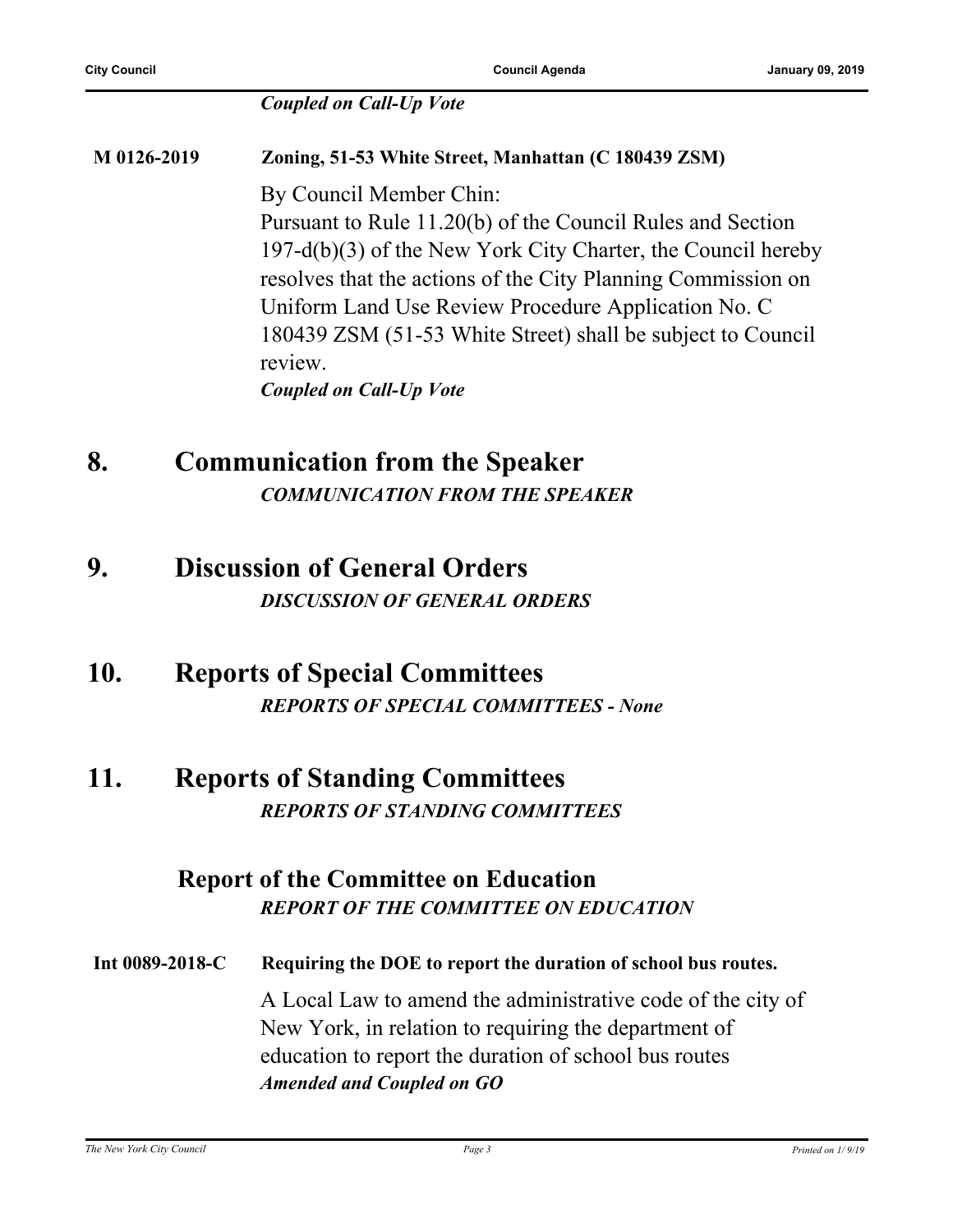| Int 0451-2018-B | Creation and distribution of a school bus ridership guide.                                                                                                                                                                                                                              |
|-----------------|-----------------------------------------------------------------------------------------------------------------------------------------------------------------------------------------------------------------------------------------------------------------------------------------|
|                 | A Local Law to amend the administrative code of the city of<br>New York, in relation to the creation and distribution of a<br>school bus ridership guide<br><b>Amended and Coupled on GO</b>                                                                                            |
| Int 0926-2018-B | Requiring the DOE to report on procedures following receipt of<br>a notice of misconduct about an employee of a school bus<br>vendor.                                                                                                                                                   |
|                 | A Local Law to amend the administrative code of the city of<br>New York, in relation to requiring the department of<br>education to report on procedures following receipt of a<br>notice of misconduct about an employee of a school bus<br>vendor<br><b>Amended and Coupled on GO</b> |
|                 |                                                                                                                                                                                                                                                                                         |
| Int 0929-2018-B | Reporting by the DOE of complaints and investigations relating<br>to school bus transportation services.                                                                                                                                                                                |
|                 | A Local Law to amend the administrative code of the city of<br>New York, in relation to reporting by the department of<br>education of complaints and investigations relating to school<br>bus transportation services<br><b>Amended and Coupled on GO</b>                              |
| Int 1099-2018-A | Requiring the placement of communication devices and<br>tracking devices on school buses.                                                                                                                                                                                               |
|                 | A Local Law to amend the administrative code of the city of<br>New York, in relation to requiring the placement of<br>communication devices and tracking devices on school buses<br><b>Amended and Coupled on GO</b>                                                                    |
| Int 1148-2018-B | Requiring the DOE to report policies and goals relating to the<br>provision of school bus transportation services.                                                                                                                                                                      |
|                 | A Local Law to amend the administrative code of the city of<br>New York, in relation to requiring the department of<br>education to report policies and goals relating to the provision                                                                                                 |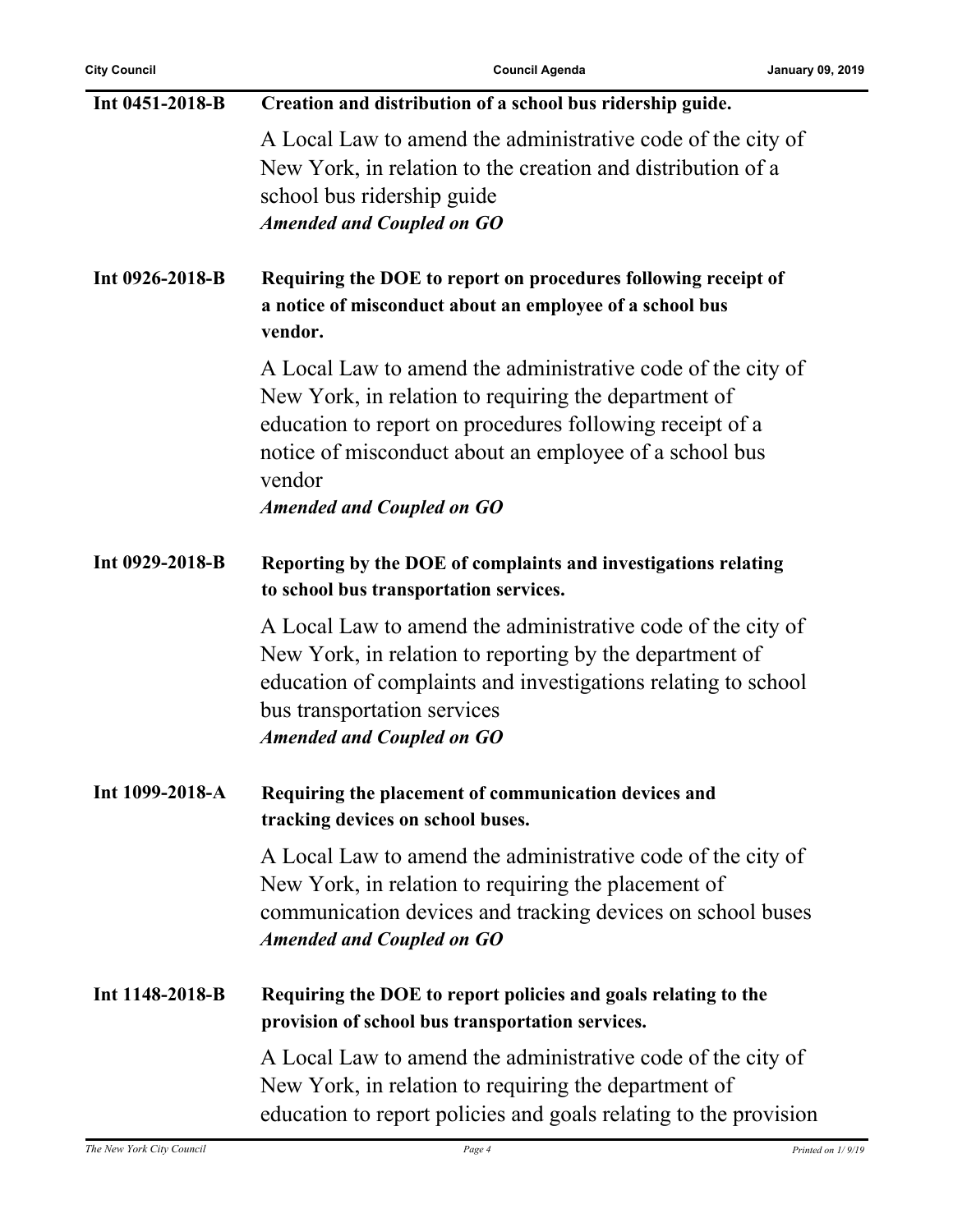of school bus transportation services *Amended and Coupled on GO*

#### **Int 1173-2018-B Requiring the DOE to report on school bus transportation services.**

A Local Law to amend the administrative code of the city of New York, in relation to requiring the department of education to report on school bus transportation services *Amended and Coupled on GO*

#### **Report of the Committee on Finance** *REPORT OF THE COMMITTEE ON FINANCE*

| Int 1226-2018   | <b>Establishment of the Throggs Neck BID.</b>                                                                                                                                                                                                                                                                            |
|-----------------|--------------------------------------------------------------------------------------------------------------------------------------------------------------------------------------------------------------------------------------------------------------------------------------------------------------------------|
|                 | A Local Law to amend the administrative code of the city of<br>New York, in relation to the establishment of the Throggs<br>Neck business improvement district<br>Coupled on GO                                                                                                                                          |
| Int 1227-2018   | Hudson Square BID and an extension of the Hudson Square<br><b>BID</b> boundaries.                                                                                                                                                                                                                                        |
|                 | A Local Law to amend the administrative code of the city of<br>New York, in relation to authorizing an increase in the amount<br>to be expended annually in the Hudson Square business<br>improvement district and an extension of the Hudson Square<br>business improvement district boundaries<br><b>Coupled on GO</b> |
|                 | <b>Report of the Committee on For-Hire Vehicles</b><br><b>REPORT OF THE COMMITTEE ON FOR-HIRE VEHICLES</b>                                                                                                                                                                                                               |
| Int 1299-2018-A | Enforcement of prohibitions against unauthorized commuter<br>vans.                                                                                                                                                                                                                                                       |
|                 | A Local Law to amend the administrative code of the city of<br>New York, in relation to enforcement of prohibitions against                                                                                                                                                                                              |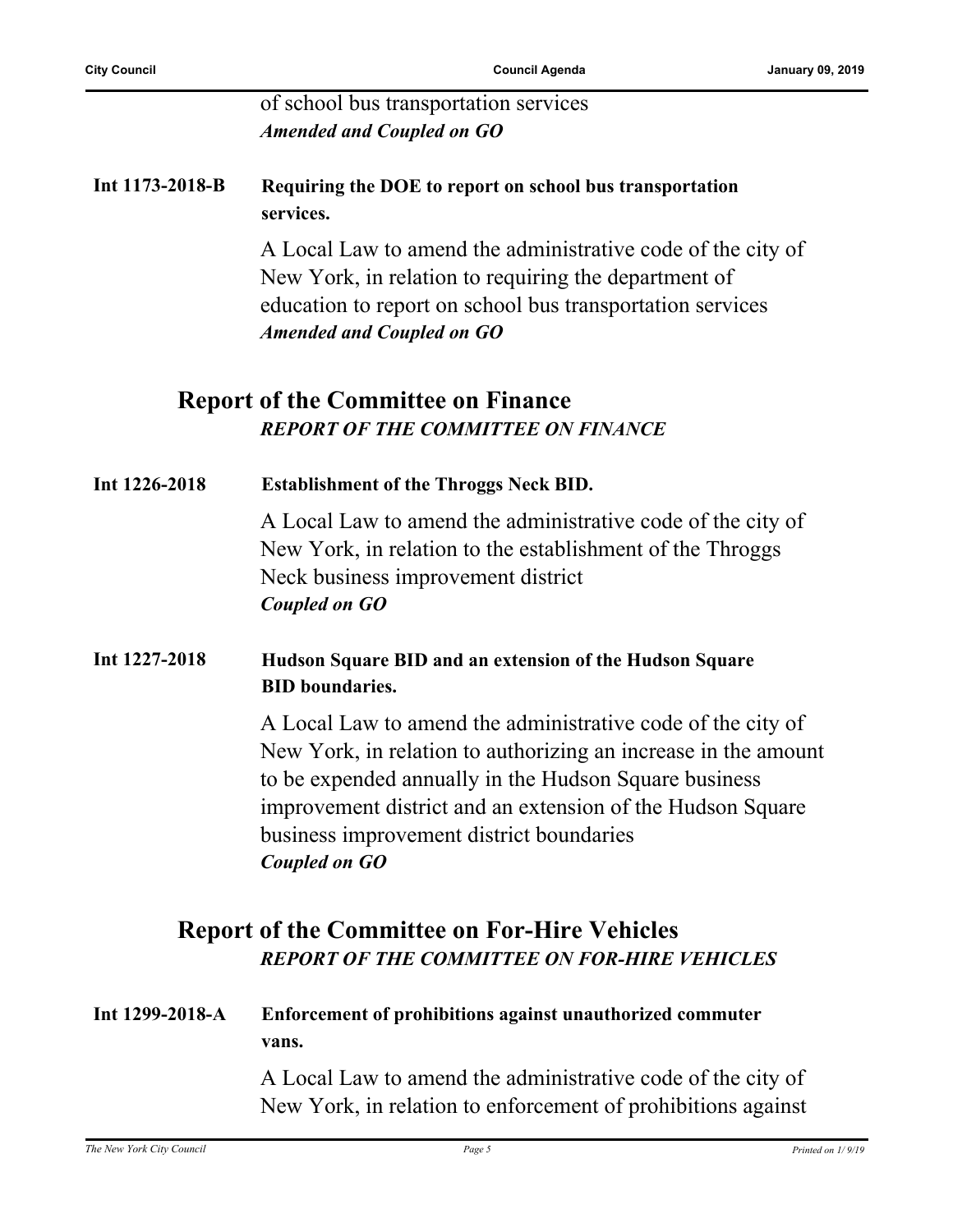unauthorized commuter vans *Amended and Coupled on GO*

### **Report of the Committee on Governmental Operations** *REPORT OF THE COMMITTEE ON GOVERNMENTAL OPERATIONS*

**Int 0828-2018-A Online list of required reports.** A Local Law to amend the New York city charter, in relation to an online list of required reports *Amended and Coupled on GO*

#### **Report of the Committee on Housing and Buildings** *REPORT OF THE COMMITTEE ON HOUSING AND BUILDINGS*

**Int 0728-2018-B Establishing temporary programs, conducting education, establishing a task force related to accessory sign violations, waiving penalties for violations for signs that are accessory to a use on the same zoning lot and allowing registered general contractor**

> A Local Law in relation to establishing temporary programs, conducting education, establishing a task force related to accessory sign violations and waiving penalties for violations for signs that are accessory to a use on the same zoning lot *Amended and Coupled on GO*

### **12. General Orders Calendar** *GENERAL ORDERS CALENDAR*

- **Int 0720-2018 Clarifying the requirements for site safety training providers.** *Laid Over*
- **T2018-1849 Commissioner of Deeds** *Coupled on GO*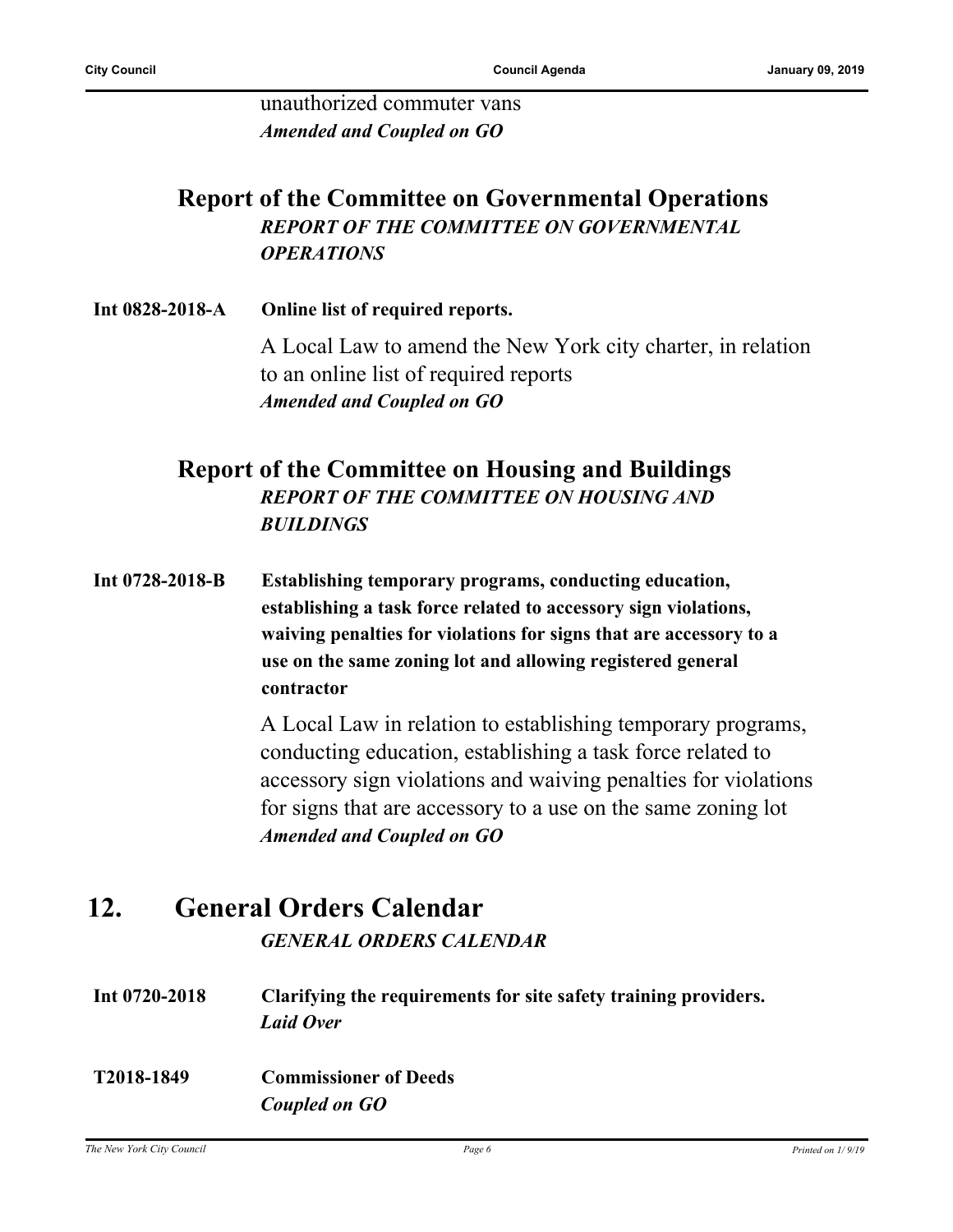## **Coupled on General Order Calendar** *COUPLED ON GENERAL ORDER CALENDAR*

# **Education**

#### *EDUCATION*

| Int 0089-2018-C | Requiring the DOE to report the duration of school bus routes.<br>A and GO                                                                        |
|-----------------|---------------------------------------------------------------------------------------------------------------------------------------------------|
| Int 0451-2018-B | Creation and distribution of a school bus ridership guide.<br>A and GO                                                                            |
| Int 0926-2018-B | Requiring the DOE to report on procedures following receipt of<br>a notice of misconduct about an employee of a school bus<br>vendor.<br>A and GO |
| Int 0929-2018-B | Reporting by the DOE of complaints and investigations relating<br>to school bus transportation services.<br>A and GO                              |
| Int 1099-2018-A | Requiring the placement of communication devices and<br>tracking devices on school buses.<br>A and GO                                             |
| Int 1148-2018-B | Requiring the DOE to report policies and goals relating to the<br>provision of school bus transportation services.<br>A and GO                    |
| Int 1173-2018-B | Requiring the DOE to report on school bus transportation<br>services.<br>A and GO                                                                 |

# **Finance**

*FINANCE*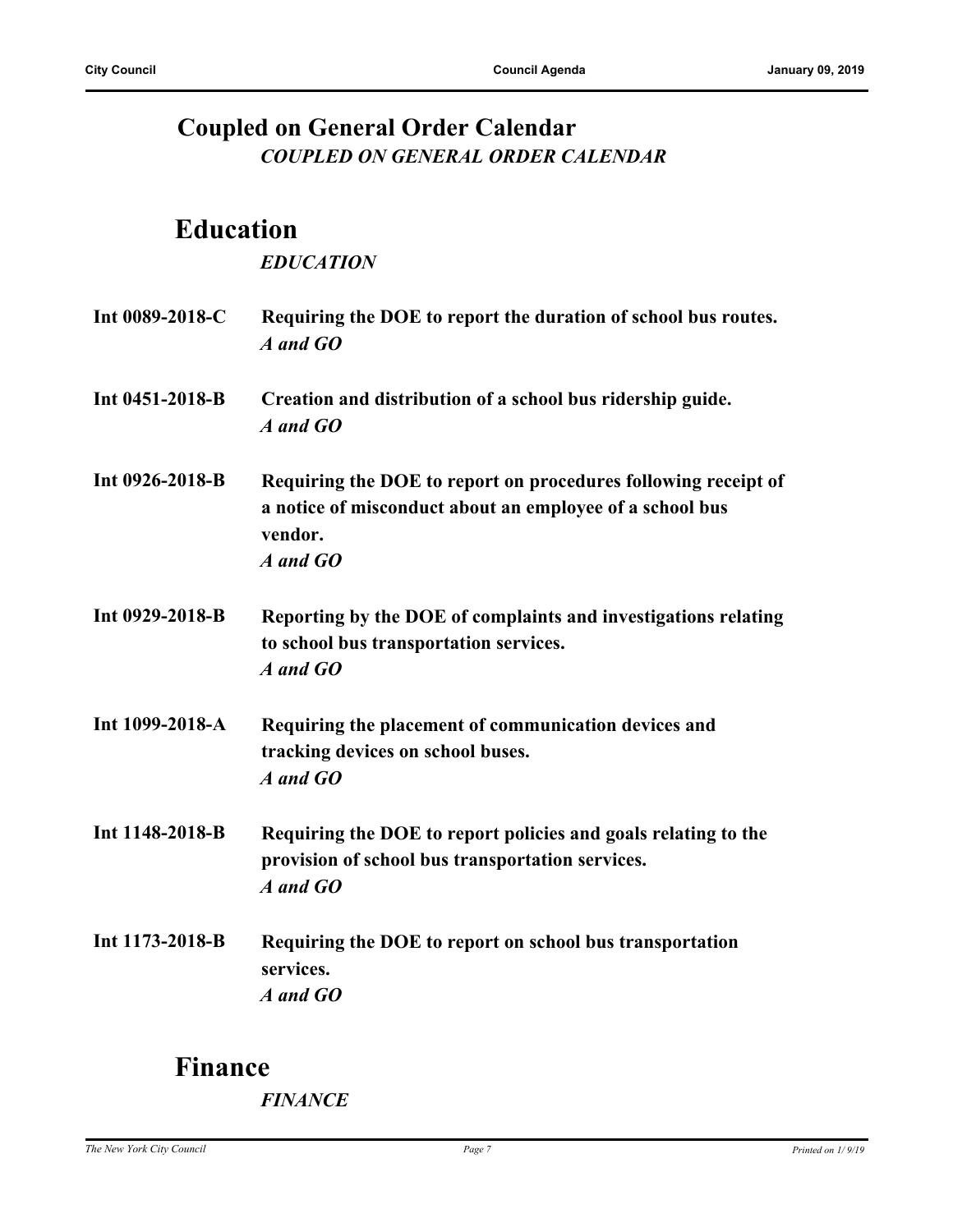| Int $1226 - 2018$ | <b>Establishment of the Throggs Neck BID.</b><br>GO                               |
|-------------------|-----------------------------------------------------------------------------------|
|                   |                                                                                   |
| Int 1227-2018     | Hudson Square BID and an extension of the Hudson Square<br><b>BID</b> boundaries. |
|                   | GO                                                                                |

# **For-Hire Vehicles**

*FOR-HIRE VEHICLES*

**Int 1299-2018-A Enforcement of prohibitions against unauthorized commuter vans.** *A and GO*

## **Governmental Operations**

*GOVERNMENTAL OPERATIONS*

**Int 0828-2018-A Online list of required reports.** *A and GO*

## **Housing and Buildings**

*HOUSING AND BUILDINGS*

**Int 0728-2018-B Establishing temporary programs, conducting education, establishing a task force related to accessory sign violations, waiving penalties for violations for signs that are accessory to a use on the same zoning lot and allowing registered general contractor** *A and GO*

## **General Order Calendar** *GENERAL ORDER CALENDAR*

**T2018-1849 Commissioner of Deeds**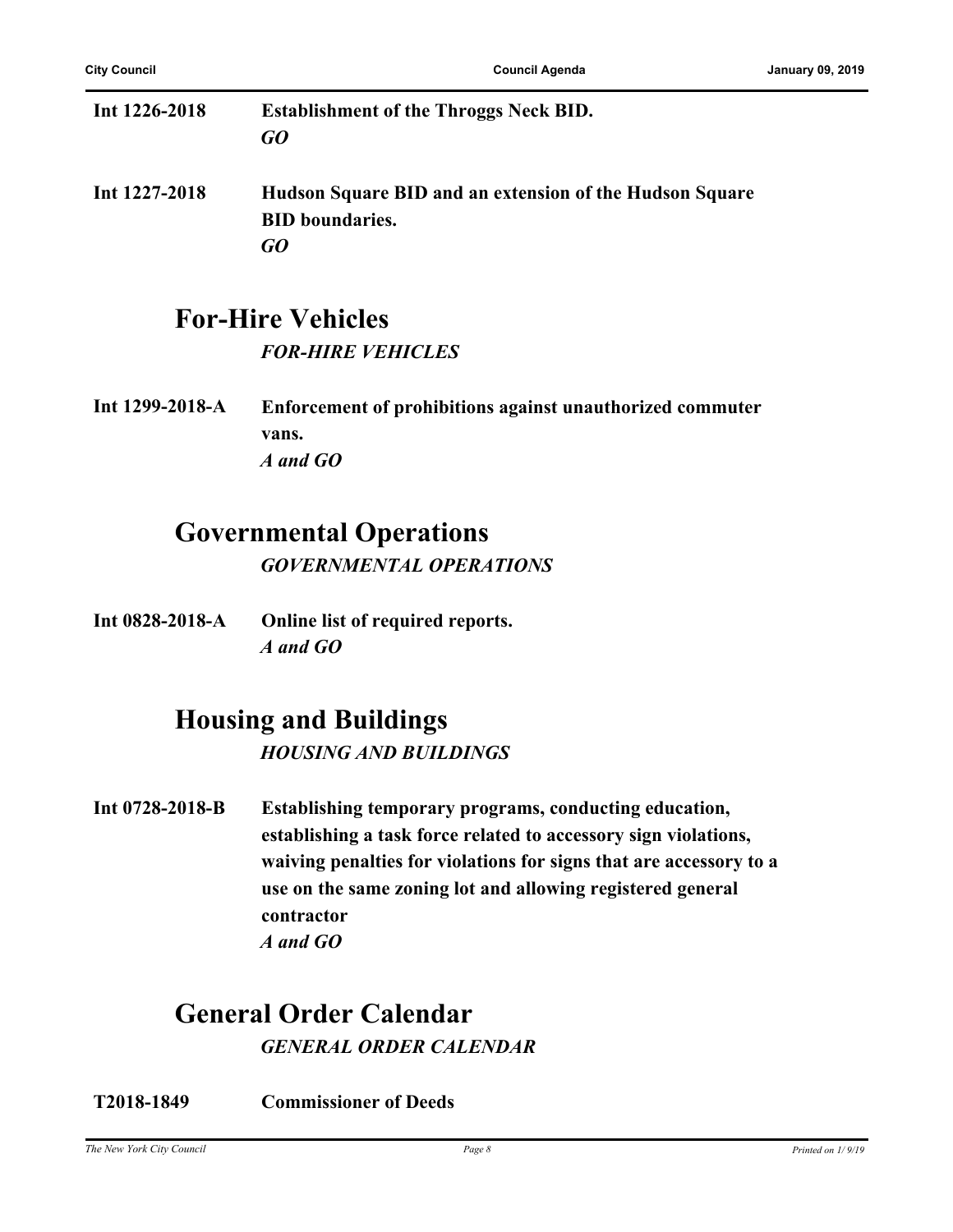*GO*

#### **Introduction & Reading of Bills See Attached 13.** *INTRODUCTION & READING OF BILLS*

**14. Discussion of Resolutions** *DISCUSSION OF RESOLUTIONS*

## **15. Resolutions**

#### *RESOLUTIONS*

**Res 0540-2018 NYS Education Dept to require, implement and enforce more extensive training and tracking of the training of school bus drivers and attendants who transport students with disabilities.**

> Resolution calling upon the New York State Education Department to require, implement and enforce more extensive training and tracking of the training of school bus drivers and attendants who transport students with disabilities. *Adopted by the Committee on Education*

**16. General Discussion** *GENERAL DISCUSSION*

### **17. Extension of Remarks** *EXTENSION OF REMARKS*

### **INTRODUCTION AND READING OF BILLS** *INTRODUCTION AND READING OF BILLS*

**Int 1316-2019** *By Council Member Cabrera*

A Local Law to amend the administrative code of the city of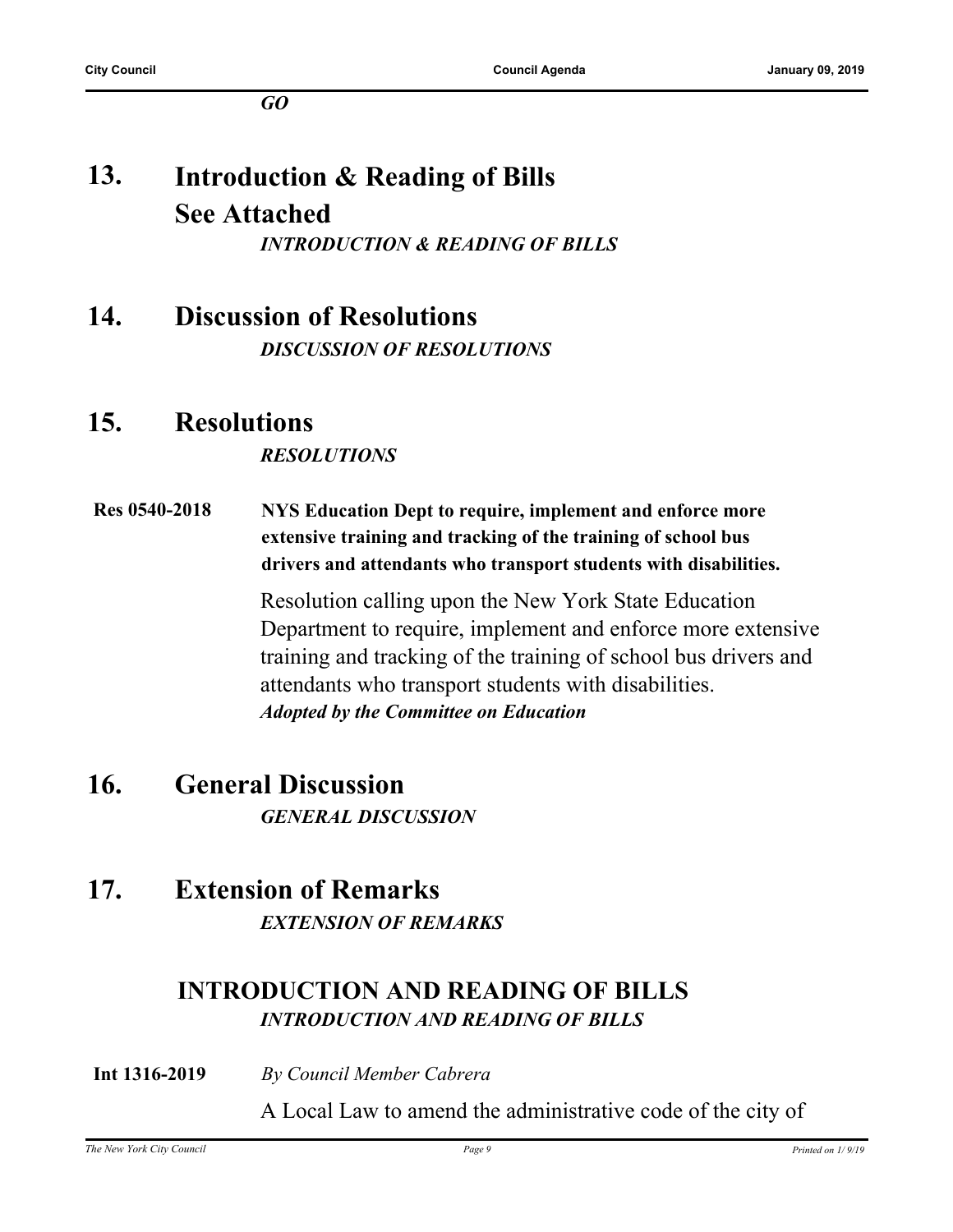|               | New York, in relation to requiring the department of                                                                                                                                                                         |
|---------------|------------------------------------------------------------------------------------------------------------------------------------------------------------------------------------------------------------------------------|
|               | correction to offer inmates civics education                                                                                                                                                                                 |
|               | <b>Criminal Justice</b>                                                                                                                                                                                                      |
|               |                                                                                                                                                                                                                              |
| Res 0714-2019 | By Council Member Chin                                                                                                                                                                                                       |
|               | Resolution calling upon the United States Congress to<br>re-introduce and the President to sign S. 443 and H.R. 2650,<br>the Protecting Older Workers Against Discrimination Act.<br><b>Aging</b>                            |
| Int 1317-2019 | By Council Member Constantinides                                                                                                                                                                                             |
|               | A Local Law to amend the New York city noise control code,<br>the administrative code of the city of New York and the New<br>York city building code, in relation to large wind turbines<br><b>Environmental Protection</b>  |
| Int 1318-2019 | By Council Member Constantinides                                                                                                                                                                                             |
|               | A Local Law to amend the administrative code of the city of<br>New York, in relation to replacement of gas-fired power<br>plants.<br><b>Environmental Protection</b>                                                         |
| Int 1319-2019 | By Council Member Cumbo                                                                                                                                                                                                      |
|               | A Local Law to amend the administrative code of the city of<br>New York, in relation to distress signals for passengers in<br>taxicabs, street hail liveries, and for-hire vehicles<br><b>For-Hire Vehicles</b>              |
| Int 1320-2019 | By Council Member Diaz Sr.                                                                                                                                                                                                   |
|               | A Local Law to amend the administrative code of the city of<br>New York, in relation to limitations on the removal of leased<br>vehicles for purposes of satisfying parking violation<br>judgements<br><b>Transportation</b> |
|               |                                                                                                                                                                                                                              |

**Int 1321-2019** *By Council Members Espinal Jr., Cumbo, Salamanca Jr.,*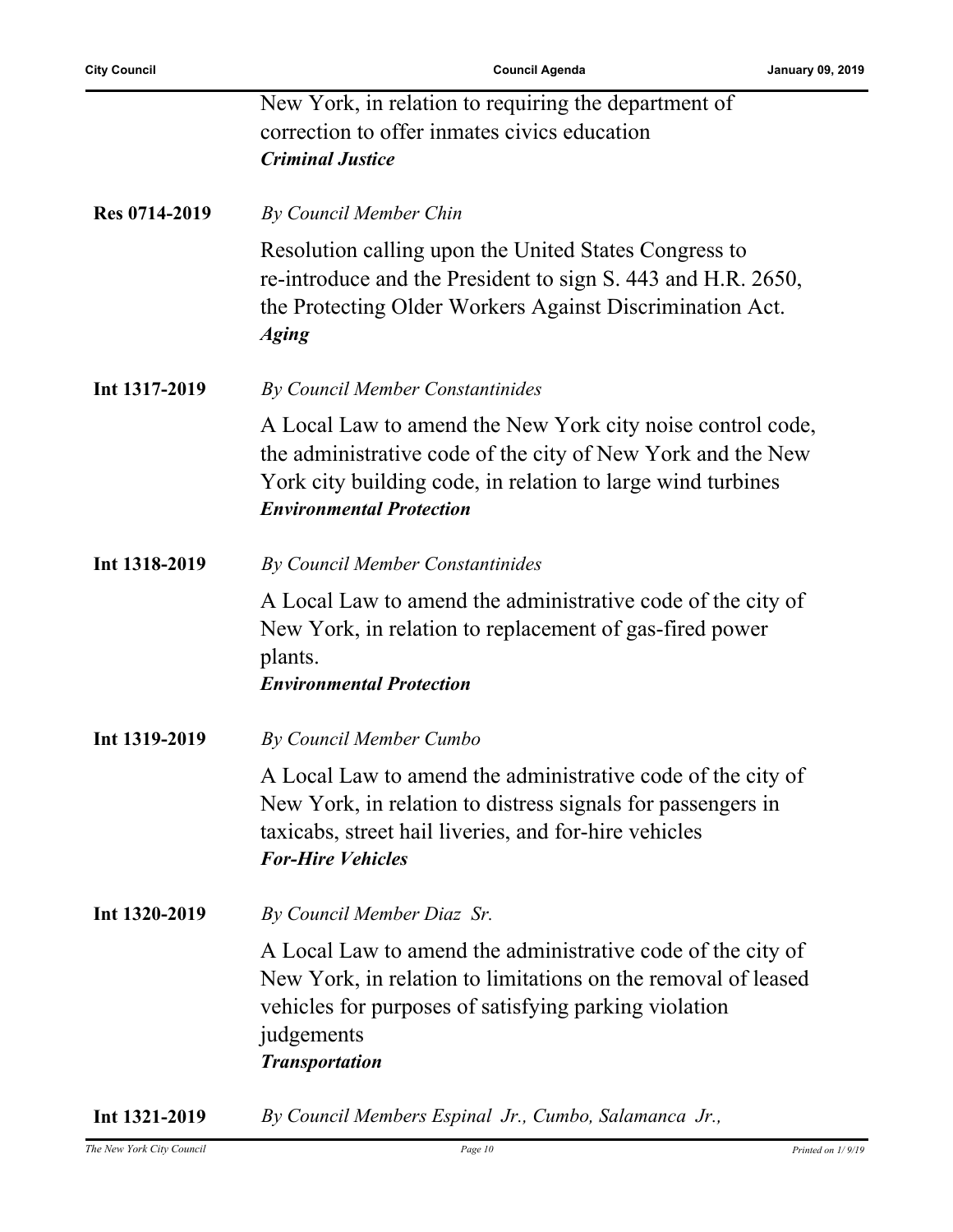*Brannan, Adams, Moya, Lancman, Kallos, Treyger, Rose, Menchaca, Ampry-Samuel, Levine, Ayala, Grodenchik, Rodriguez, Powers, Van Bramer and Lander*

A Local Law to amend the administrative code of the city of New York, in relation to expanding the prevailing wage law for building service employees at city development projects *Civil Service and Labor*

**Int 1322-2019** *By Council Members Kallos and Miller*

A Local Law to amend the administrative code of the city of New York, in relation to establishing a prevailing wage requirement for covered workers in financially assisted facilities *Civil Service and Labor*

**Int 1323-2019** *By Council Member Kallos*

A Local Law to amend the administrative code of the city of New York, in relation to requiring the department of housing preservation and development to submit to the council compliance packages related to housing development projects receiving city financial assistance *Housing and Buildings*

**Int 1324-2019** *By Council Members Lancman, Maisel, Cohen, Grodenchik, Rosenthal, Torres, Levin, Adams, Miller and Kallos*

> A Local Law in relation to establishing a task force to develop strategies to prevent white supremacist violence *Justice System*

**Int 1325-2019** *By Council Members Levin and Cohen*

A Local Law to amend the administrative code of the city of New York, in relation to authorizing the creation of legal defense trusts *Governmental Operations*

**Res 0715-2019** *By Council Members Levin and Grodenchik*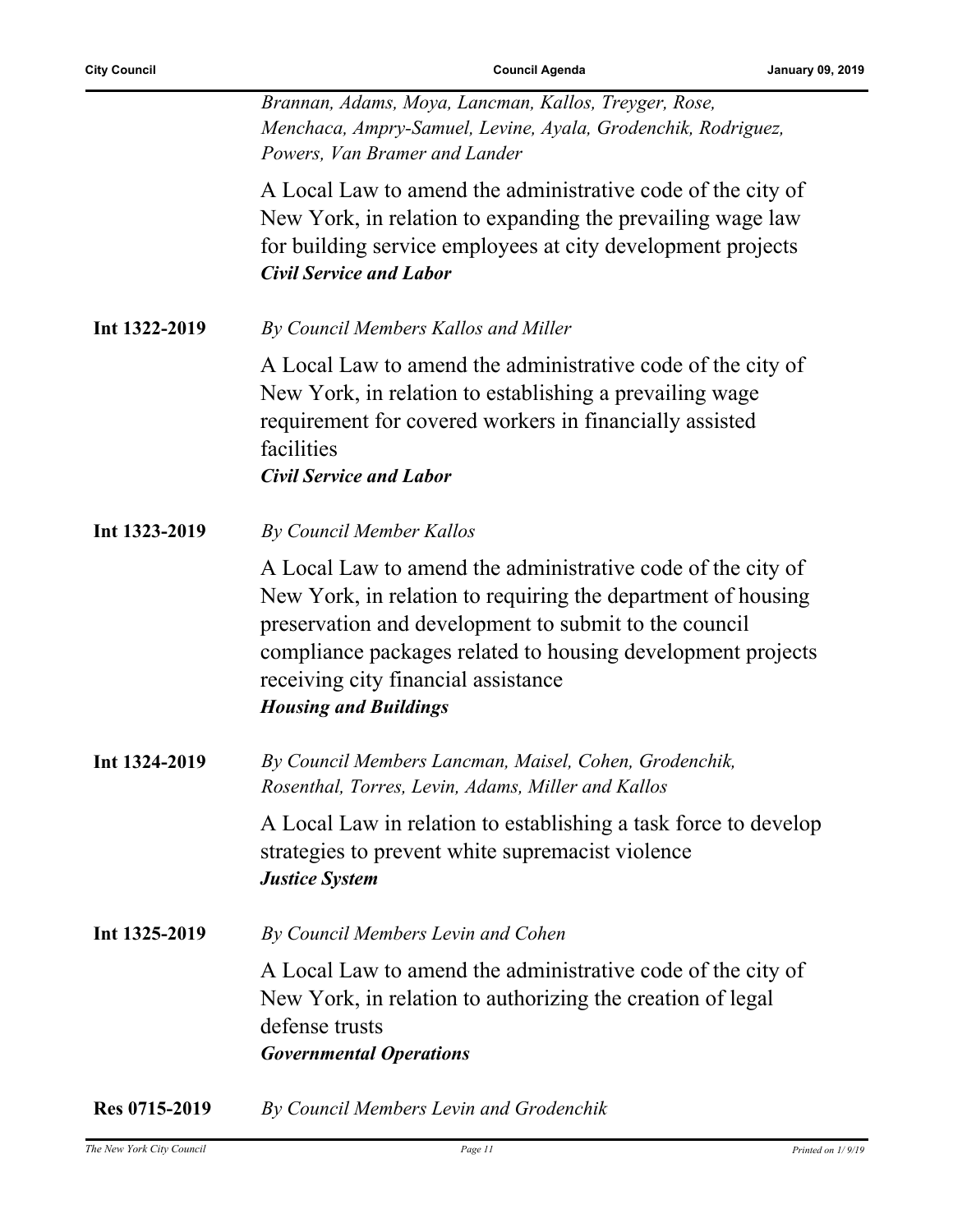j.

|               | Resolution calling upon the United States Congress to pass<br>legislation in response to the "Reducing Poverty in America by<br>Promoting Opportunity and Economic Mobility" Executive<br>Order signed by the President in April 2018.<br><b>General Welfare</b>                              |
|---------------|-----------------------------------------------------------------------------------------------------------------------------------------------------------------------------------------------------------------------------------------------------------------------------------------------|
| Res 0716-2019 | By Council Members Levin, Treyger, Cumbo, Levine, Rivera,<br>Ampry-Samuel, Chin and Ayala                                                                                                                                                                                                     |
|               | Resolution calling upon the New York City Department of<br>Education to adopt all of the policy recommendations of the<br>Mayor's Sexual Health Education Task Force and provide<br>comprehensive sexual health education on a regular basis,<br>across all grade levels.<br><b>Education</b> |
| Int 1326-2019 | By Council Member Levine                                                                                                                                                                                                                                                                      |
|               | A Local Law to amend the administrative code of the city of<br>New York, in relation to requiring added sugar notifications<br>on menu boards and signs<br><b>Health</b>                                                                                                                      |
| Int 1327-2019 | By Council Members Matteo and Brannan (by request of the Staten<br>Island Borough President)                                                                                                                                                                                                  |
|               | A Local Law to amend the administrative code of the city of<br>New York, in relation to restricting the use of bus lanes by<br>sight-seeing buses<br><b>Transportation</b>                                                                                                                    |
| Int 1328-2019 | By Council Member Menchaca                                                                                                                                                                                                                                                                    |
|               | A Local Law to amend the administrative code of the city of<br>New York, in relation to the identification of languages<br>spoken by callers to the 311 customer service center<br><b>Technology</b>                                                                                          |
| Int 1329-2019 | By Council Member Reynoso                                                                                                                                                                                                                                                                     |
|               | A Local Law to amend the administrative code of the city of                                                                                                                                                                                                                                   |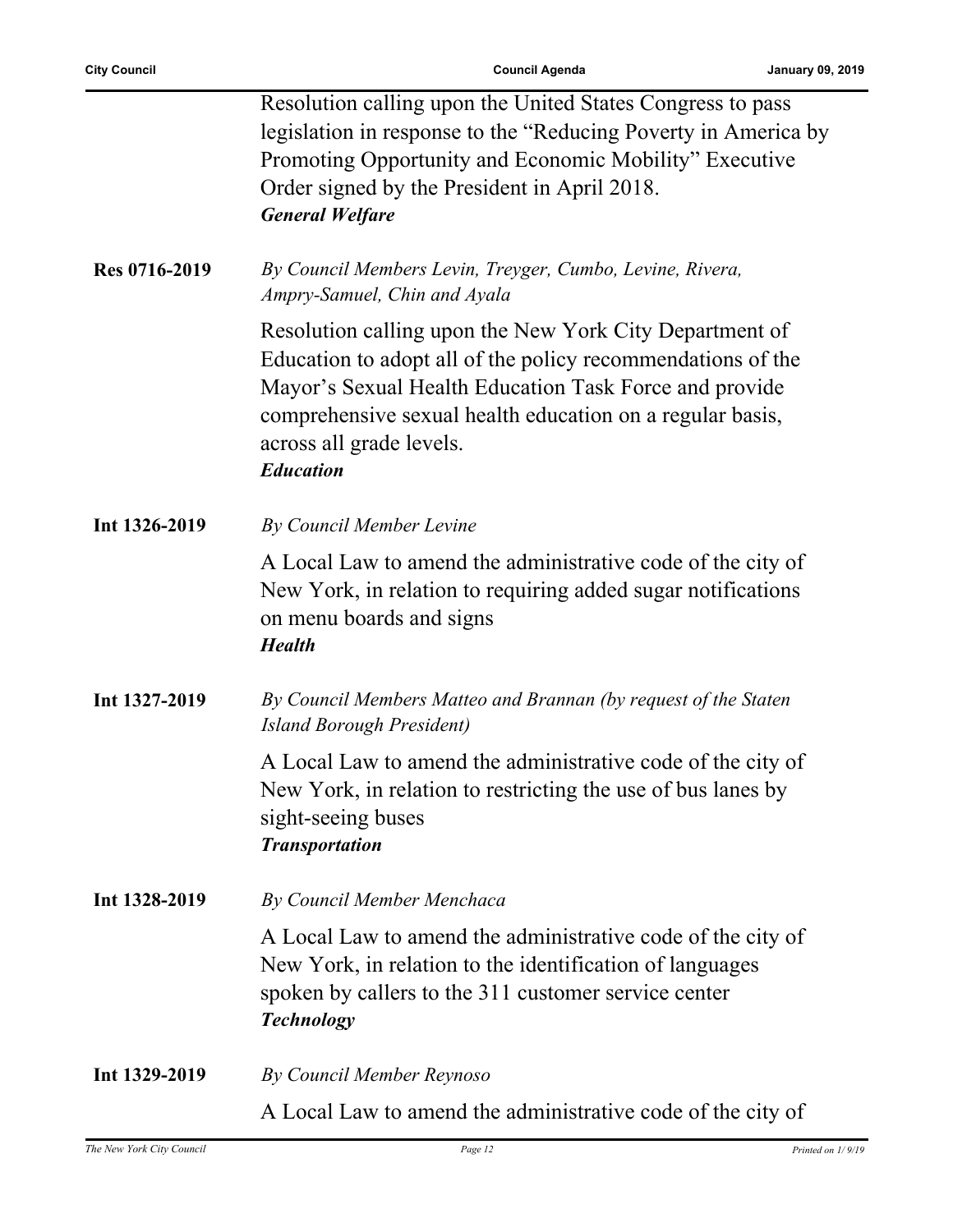|               | New York, in relation to trade waste industry labor unions<br><b>Sanitation and Solid Waste Management</b>                                                                                                                                                                                                                                                                                                                                                                                                                                                                                                                                                                     |
|---------------|--------------------------------------------------------------------------------------------------------------------------------------------------------------------------------------------------------------------------------------------------------------------------------------------------------------------------------------------------------------------------------------------------------------------------------------------------------------------------------------------------------------------------------------------------------------------------------------------------------------------------------------------------------------------------------|
| Int 1330-2019 | By Council Member Salamanca Jr.                                                                                                                                                                                                                                                                                                                                                                                                                                                                                                                                                                                                                                                |
|               | A Local Law in relation to establishing a task force to study<br>accessibility and compliance with the Americans with<br>disabilities act in the city's public schools<br><b>Mental Health, Disabilities and Addiction</b>                                                                                                                                                                                                                                                                                                                                                                                                                                                     |
| Int 1331-2019 | By Council Members Torres and Ampry-Samuel                                                                                                                                                                                                                                                                                                                                                                                                                                                                                                                                                                                                                                     |
|               | A Local Law to amend the New York city charter, in relation<br>to New York city housing authority overtime reporting<br><b>Oversight and Investigations</b>                                                                                                                                                                                                                                                                                                                                                                                                                                                                                                                    |
| LU 0313-2019  | By Council Member Salamanca Jr.                                                                                                                                                                                                                                                                                                                                                                                                                                                                                                                                                                                                                                                |
|               | Application No. C 190026 HAX (4697 Third Avenue)<br>submitted by the Department of Housing Preservation and<br>Development pursuant to Article 16 of the General Municipal<br>Law of New York State for the designation of properties<br>located at 4697 Third Avenue (Block 3041, Lots 38 and 40)<br>as an Urban Development Action Area; and an Urban<br>Development Action Area Project for such area; and pursuant<br>to Section 197-c of the New York City Charter for the<br>disposition of such property to a developer to be selected by<br>HPD, Borough of the Bronx, Community District 6, Council<br>District 15.<br><b>Planning, Dispositions, and Concessions</b> |
| LU 0314-2019  | By Council Member Salamanca Jr.                                                                                                                                                                                                                                                                                                                                                                                                                                                                                                                                                                                                                                                |
|               | Application No. C 190049 ZMX (Belmont Cove Rezoning)<br>submitted by the New York City Department of Housing<br>Preservation and Development and Proxy Estate, Inc.,<br>pursuant to Sections 197-c and 201 of the New York City<br>Charter for an amendment of the Zoning Map, Section No. 3d,<br>changing from an M1-4 District to an R7X District property<br>located at Block 2945, Lots 34, 65 and 66, Borough of the                                                                                                                                                                                                                                                      |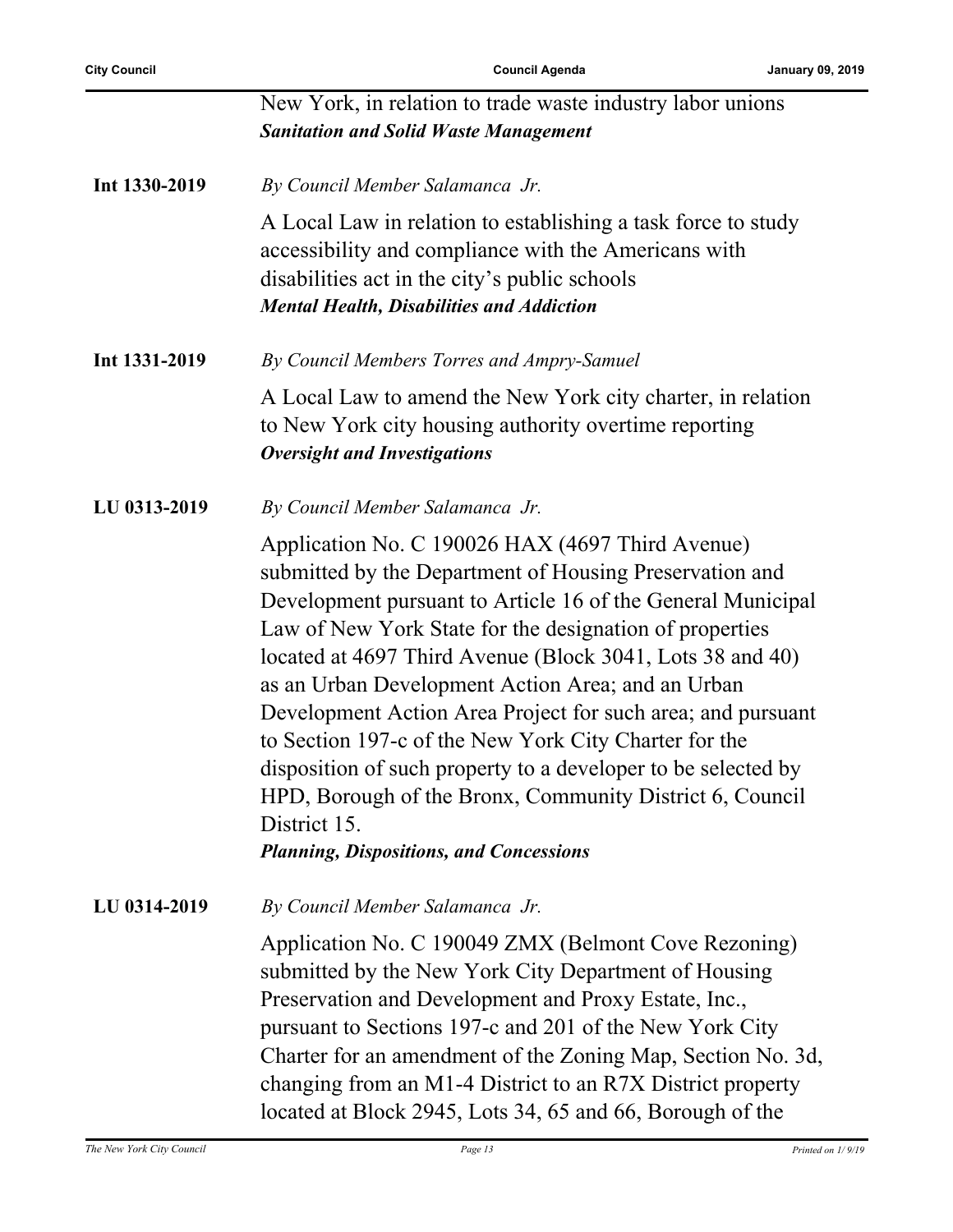|              | Bronx, Community Board 6. Council District 17.<br><b>Planning, Dispositions, and Concessions</b>                                                                                                                                                                                                                                                                                                                                                                                                                                                                                          |
|--------------|-------------------------------------------------------------------------------------------------------------------------------------------------------------------------------------------------------------------------------------------------------------------------------------------------------------------------------------------------------------------------------------------------------------------------------------------------------------------------------------------------------------------------------------------------------------------------------------------|
| LU 0315-2019 | By Council Member Salamanca Jr.                                                                                                                                                                                                                                                                                                                                                                                                                                                                                                                                                           |
|              | Application No. N 190050 ZRX (Belmont Cove Rezoning)<br>submitted by the New York City Department of Housing<br>Preservation and Development, pursuant to Section 201 of the<br>New York City Charter, for an amendment of the Zoning<br>Resolution of the City of New York, modifying APPENDIX F<br>for the purpose of establishing a Mandatory Housing<br>Inclusionary area, Borough of the Bronx, Community Board<br>6. Council District 17.<br><b>Planning, Dispositions, and Concessions</b>                                                                                         |
| LU 0316-2019 | By Council Member Salamanca Jr.                                                                                                                                                                                                                                                                                                                                                                                                                                                                                                                                                           |
|              | Application No. C 190051 PPX (Belmont Cove Rezoning)<br>submitted by the New York City Department of Housing<br>Preservation and Development, pursuant to Section 197-c of<br>the New York City Charter, for the disposition of two<br>city-owned properties located on the south side of East 176th<br>Street between Belmont and Crotona avenues (Block 2945,<br>Lots 65 and 66), Borough of the Bronx, Community Board 6.<br>Council District 17.<br><b>Planning, Dispositions, and Concessions</b>                                                                                    |
| LU 0317-2019 | By Council Member Salamanca Jr.                                                                                                                                                                                                                                                                                                                                                                                                                                                                                                                                                           |
|              | Application No. C 180083 ZMX (East 241st Street Rezoning)<br>submitted by Enclave on 241st LLC pursuant to Sections<br>197-c and 201 of the New York City Charter for the<br>amendment of the Zoning Map, Section No. 2a, changing from<br>an M1-1 District to an R7D District and establishing within<br>the proposed R7D District a C2-4 District for property<br>property bounded by East 241st Street, Furman Avenue, East<br>240th Street and White Plains Road (Block 5087), Borough<br>of the Bronx, Council District 11, Community District 12.<br><b>Zoning &amp; Franchises</b> |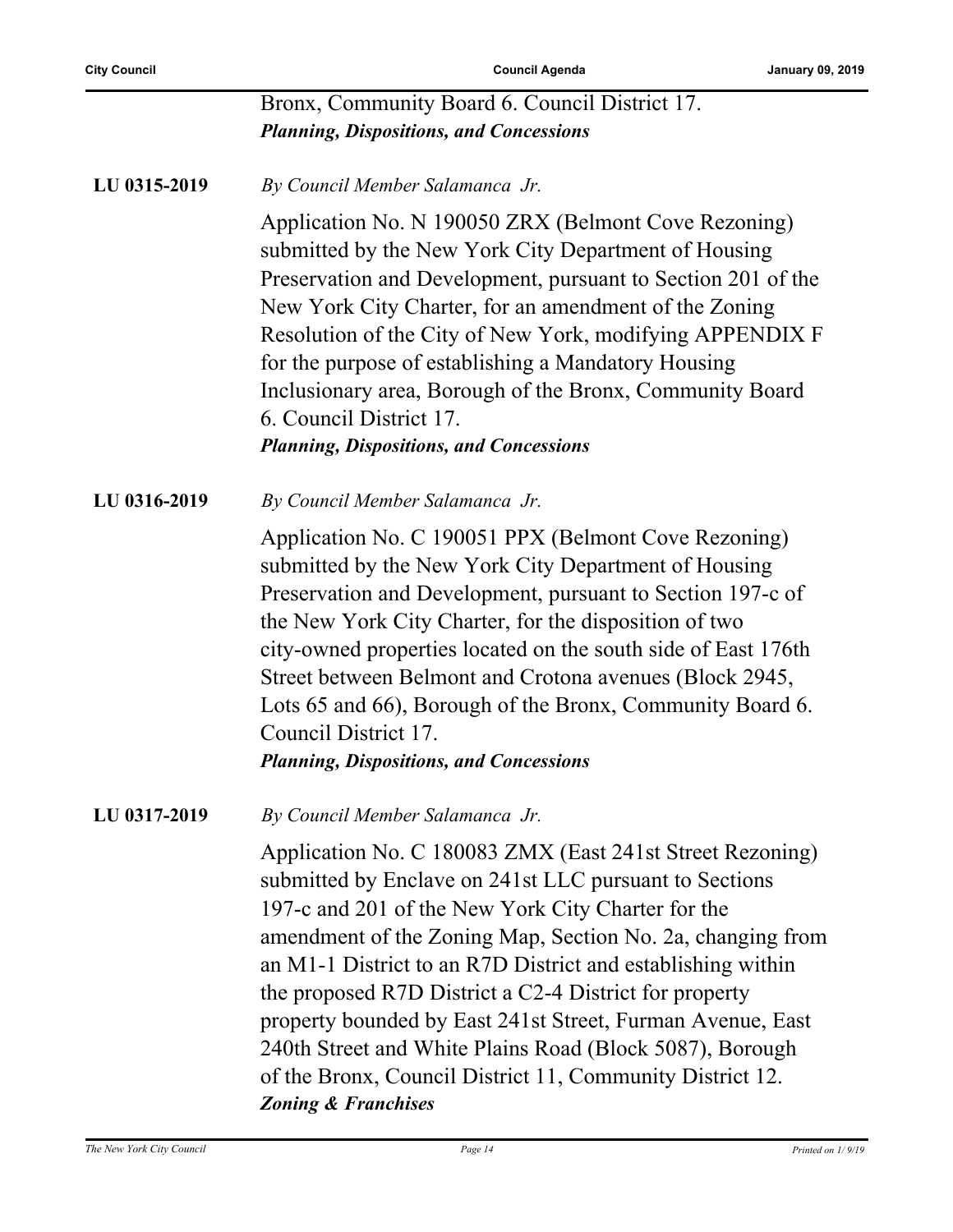| LU 0318-2019 | By Council Member Salamanca Jr.                                                                                                                                                                                                                                                                                                                                                                                                                                                                                                                                                                           |
|--------------|-----------------------------------------------------------------------------------------------------------------------------------------------------------------------------------------------------------------------------------------------------------------------------------------------------------------------------------------------------------------------------------------------------------------------------------------------------------------------------------------------------------------------------------------------------------------------------------------------------------|
|              | Application No. N 180084 ZRX (East 241st Street Rezoning)<br>submitted by Enclave on 241st, LLC, pursuant to Section 201<br>of the New York City Charter, for an amendment of the<br>Zoning Resolution of the City of New York, modifying<br>Appendix F for the purpose of establishing a Mandatory<br>Inclusionary Housing Area, and to Appendix I to extend<br>Transit Zone 1, Borough of the Bronx, Council District 11,<br>Community District 12.<br><b>Zoning &amp; Franchises</b>                                                                                                                   |
| LU 0319-2019 | By Council Member Salamanca Jr.                                                                                                                                                                                                                                                                                                                                                                                                                                                                                                                                                                           |
|              | Application No. C 180229 ZMK (895 Bedford Avenue<br>Rezoning) submitted by 895 Bedford Avenue Realty, LLC<br>pursuant to Sections 197-c and 201 of the New York City<br>Charter for an amendment to the Zoning Map, Section No. 17a<br>changing from an M1-2 District to an R7A District and<br>establishing within the proposed R7A District a C2-4 District<br>for property bounded by a line 80 feet northerly of Willoughby<br>Avenue, Spencer Street, Willoughby Avenue, and Bedford<br>Avenue, Borough of Brooklyn, Council District 33,<br>Community District 3.<br><b>Zoning &amp; Franchises</b> |
| LU 0320-2019 | By Council Member Salamanca Jr.                                                                                                                                                                                                                                                                                                                                                                                                                                                                                                                                                                           |
|              | Application No. N 180230 ZRK (895 Bedford Avenue<br>Rezoning) submitted by 895 Bedford Avenue Realty, LLC,<br>pursuant to Section 201 of the New York City Charter, for an<br>amendment of the Zoning Resolution of the City of New<br>York, modifying Appendix F for the purpose of establishing a<br>Mandatory Inclusionary Housing area in the Borough of<br>Brooklyn, Council District 33, Community District 3.<br><b>Zoning &amp; Franchises</b>                                                                                                                                                    |
| LU 0321-2019 | By Council Member Salamanca Jr.                                                                                                                                                                                                                                                                                                                                                                                                                                                                                                                                                                           |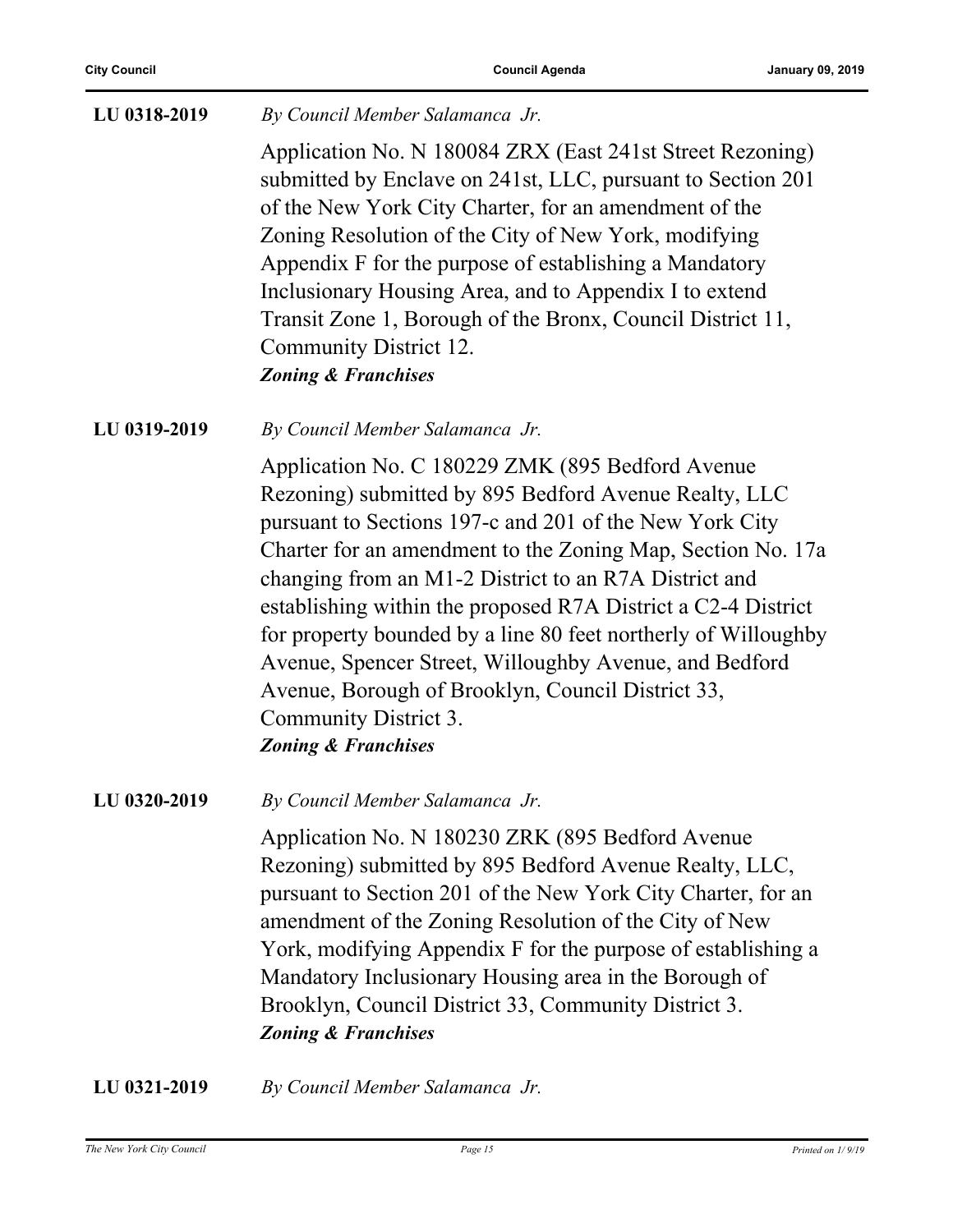Application No. C 170492 ZMQ (100-03 North Conduit Avenue) submitted by Cohancy Realty LLC pursuant to Sections 197-c and 201 of the New York City Charter for an amendment of the Zoning Map, Section No. 18b, by establishing within an existing R3X District a C2-2 District bounded by Cohancy Street, a line 190 feet northerly of North Conduit Avenue, the northeasterly boundary of a Railroad Right-Of-Way (N.Y.C.T.A Rockaway Beach Division), and North Conduit Avenue, Borough of Queens, Council District 32, Community District 10, *Zoning & Franchises*

**LU 0322-2019** *By Council Member Salamanca Jr.*

Application No. C 180439 ZSM (51-53 White Street) submitted by 51 White Street LLC requesting a Special Permit pursuant to ZR section 74-711 to modify Sections 23-692, 23-622, 23-861, and 23-851(b) to facilitate a two-story enlargement for property in the Tribeca East Historic District located at 51-53 White Street (Block 175, Lot 24), Borough of Manhattan, Community District 1, Council District 1. *Zoning & Franchises*

**LU 0323-2019** *By Council Member Salamanca Jr.*

Application No. C 190070 ZSM (59 Greenwich) submitted by 59 Greenwich LLC pursuant to Sections 197-c and 201 of the New York City Charter for the grant of a special permit pursuant to Section 74-711 of the Zoning Resolution to modify the use regulations of Section 32-421 (Limitation on floors occupied by commercial uses) to allow Use Group 6 uses (retail uses) and the minimum distance between legally required windows and lot lines regulations of Section 23-86 (Minimum Distance Between Legally Required Windows and Walls or Lot Lines) in connection with the re-construction and enlargement of an existing four-story mixed use building on property located at 59 Greenwich Avenue (Block 613, Lot 60), Borough of Manhattan, Community District 2, Council